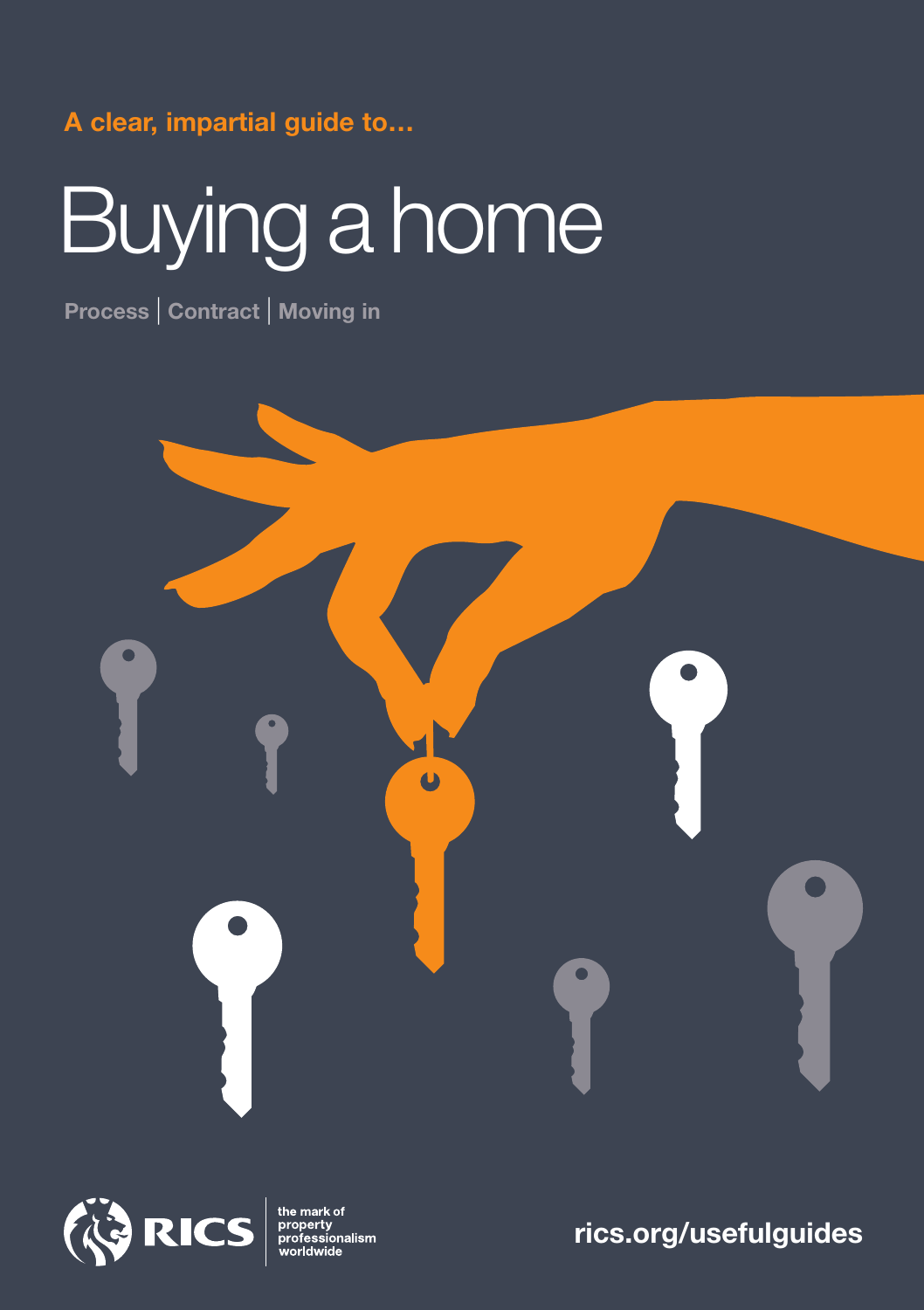## **Contents**

- **03** Buying a home
- **04** The process
- **05** Choosing your property
- **10** Agreeing the sale
- **11** Financing your property
- **12** Arranging a survey
- **13** Instructing your solicitor/conveyancer
- **13** Exchange of contracts
- **13** Completion
- **14** Moving costs checklist
- **17** Useful links
- **18** Free RICS guides
- **19** Further information
- **19** Find an RICS member

"Buying, selling or extending a home is one of the most exciting things you'll ever do – its also one of the biggest financial commitments you'll make.

More than ever before, property means big money – YOUR money. It will pay for you to seek the best advice possible from professional experts who really know what they are talking about.

It's my opinion that you can do no better than accept 'a helping hand' from RICS."

**Phil Spencer**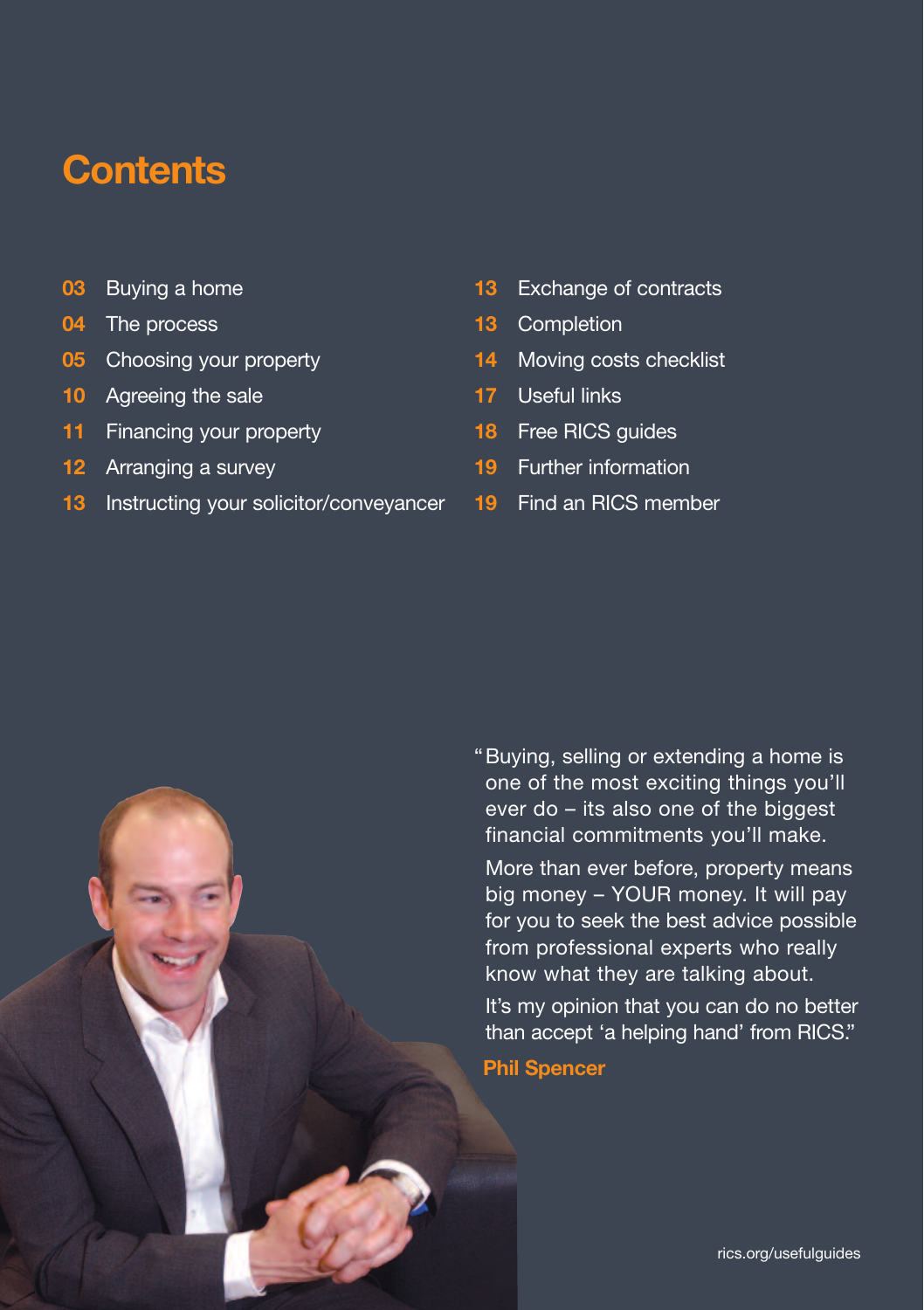### **Buying a home**

**When you buy a home, take advantage of professional expertise and independent advice by using estate agents and surveyors who are RICS members.**

**When you buy your home, you can take advantage of expertise from the outset by using an RICS estate agent who follows the standards laid out in the Blue Book: Residential Property Standards.**

The advantages of using an RICS estate agent are:

- They give you clear, impartial and expert advice
- They act in your interest
- They are tightly regulated and have to follow strict rules of conduct – including having in place insurance to protect you
- RICS members have a specific set of rules and best practice guidance, the Blue Book: Residential Property Standards designed to help ensure RICS estate agents provide exceptional service
- RICS members have to update their skills and knowledge throughout their careers, so you can rely on their expertise
- You are protected by a complaints procedure.

Look out for firms that are 'Regulated by RICS' and follow the standards laid out in the Blue Book. Estate agents and surveying firms that are regulated by RICS will be easier to spot as they will be using 'Regulated by RICS' on their stationery and advertising material.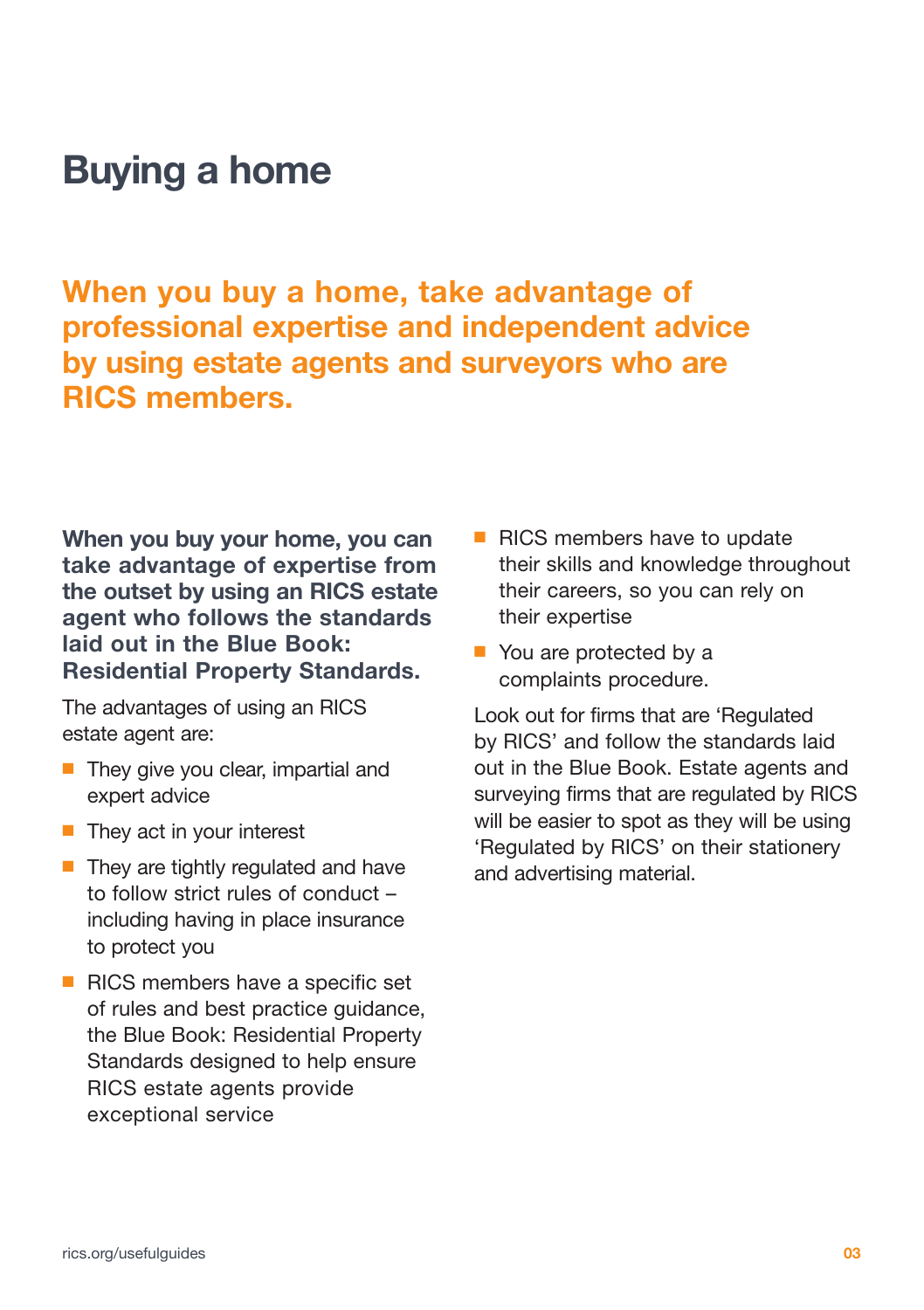### **The process**

#### **1. Choosing your property**

Decide on the kind of property and location you want. You should research online, visit the local agents and look around several properties, to get a feel for the market before you buy.

#### **2. Agreeing the sale**

Before you agree a price or sign anything, make sure you know what's included in the asking price.

- Check you're keeping all the fixtures and fittings as listed in the property details
- If you like the carpets, see if they're included too
- You'll find furniture isn't usually included, unless it's specifically listed.

Your accepted offer is still 'subject to contract' – which means the sale is agreed but isn't binding until you exchange contracts. Up to that point either side can back out without penalty.

#### **3. Financing your property**

If you haven't already got a mortgage in place, your next step is to find one – or make sure you have the money ready.

#### **4. Arranging a survey**

Ask an RICS member to conduct a survey of the property – for more information, see the section on surveys in this guide, or take a look at the separate guide in this series 'RICS Property Surveys'.

#### **5. Instructing your solicitor/conveyancer**

You will need a solicitor or conveyancer and costs vary considerably so it pays to get estimates. Once they're happy with the legal aspects of the property, and you have the finance in place, you can exchange contracts.

#### **6. Exchange of contracts**

When you exchange, you will normally agreed sale price. At this point instruct your removal firm.

#### **7. Completion**

You complete on the date agreed in the contract, when the rest of the money is transferred to the seller. This is usually two to four weeks from exchange of contracts. Collect keys from the seller's estate agent and then you can move in.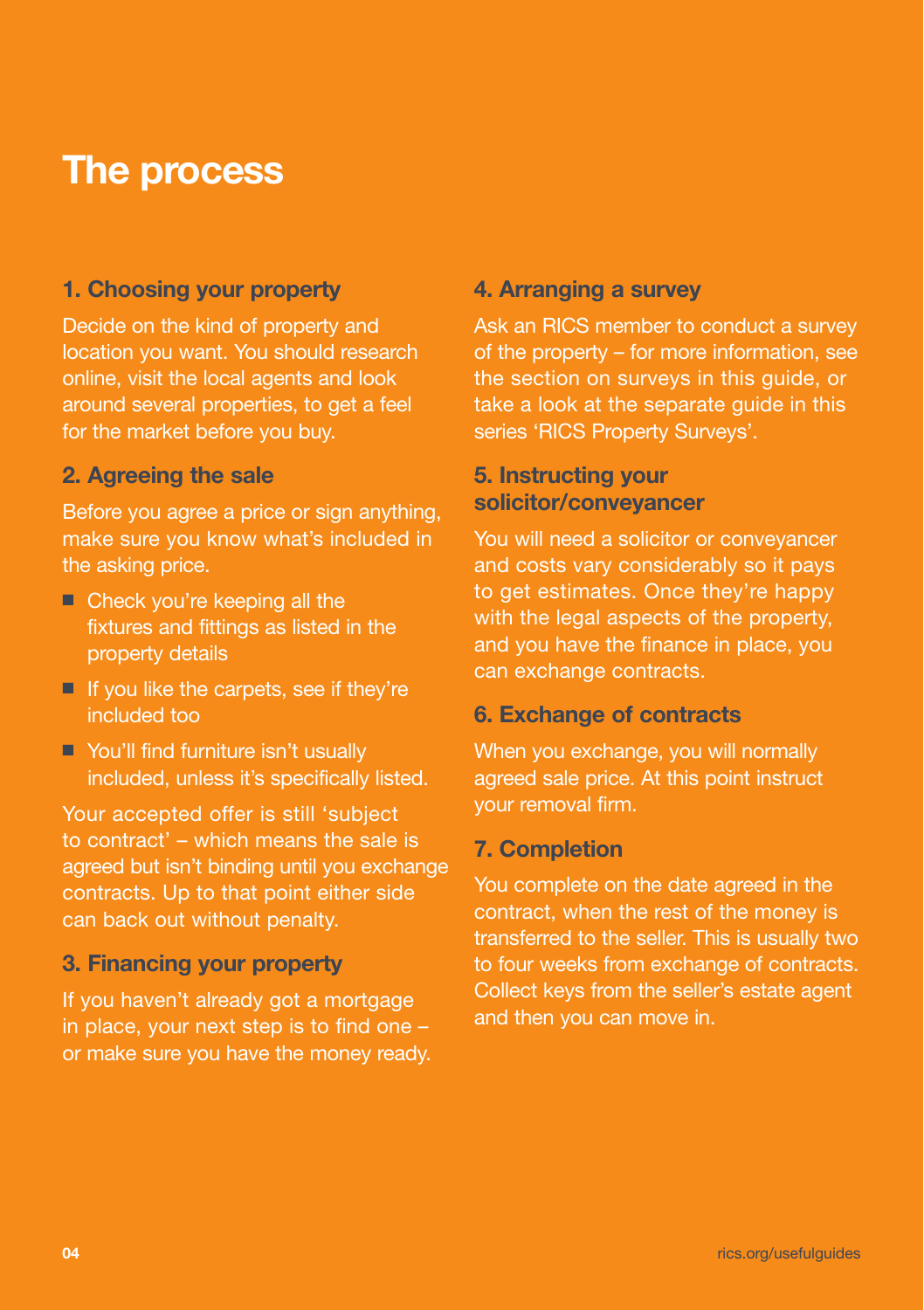# **1. Choosing your property**

**Decide on the kind of property and location you want, such as semi-detached, terraced, or flat – then ask yourself a few questions each time you view somewhere:**

- Can you really afford it?
- $\blacksquare$  Is it near the transport links, or schools, or facilities you need?
- Do you like the area?
- Is it big enough?
- How old is it?
- Does it have enough outdoor space, such as gardens and garages?
- Is it freehold or leasehold?

To find suitable properties, we can provide a list of local RICS estate agents who can help with your search. You can also search the internet or look through the local papers. It's a good idea to look around several properties and get a feel for the market before you buy.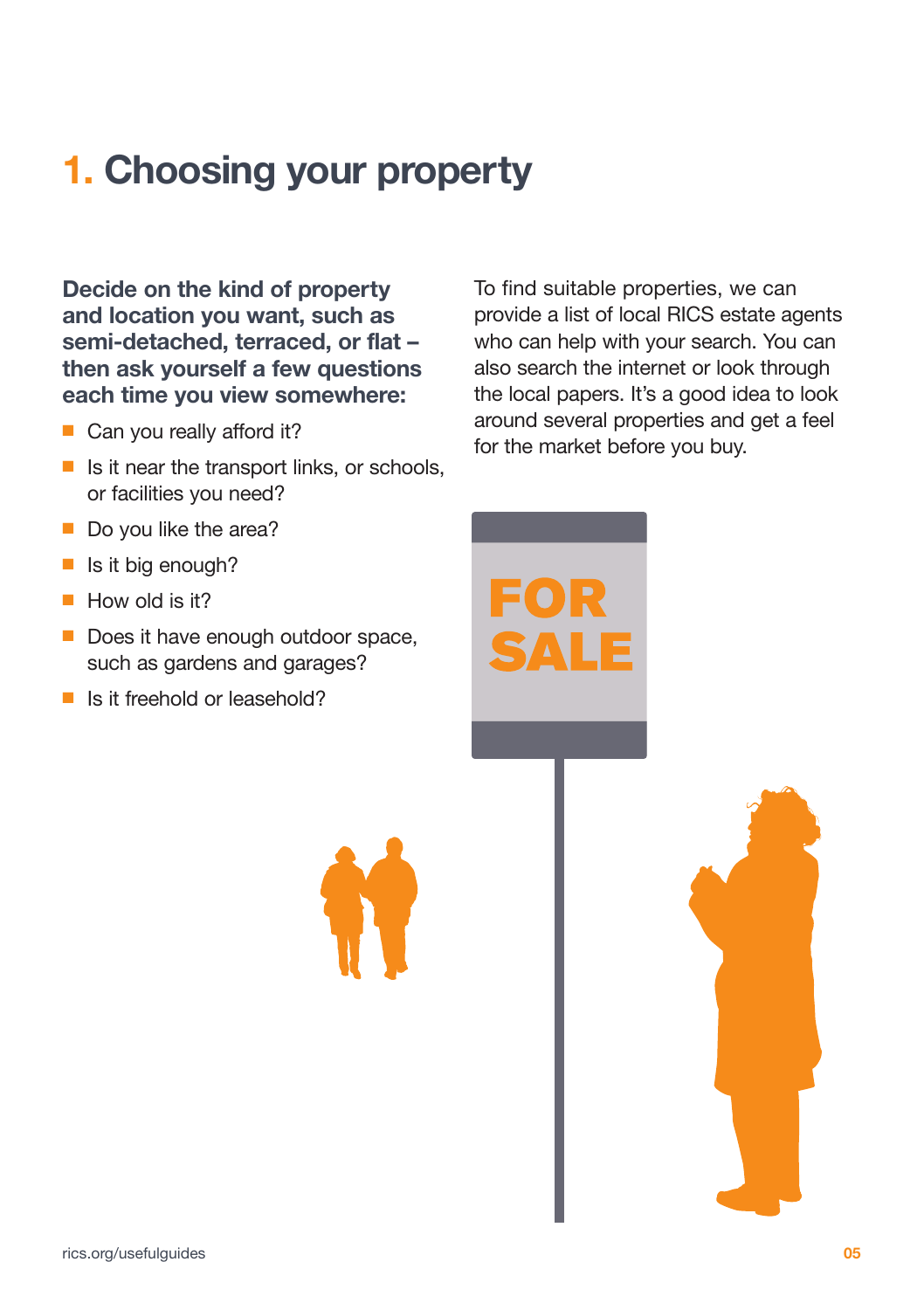#### **Viewing a property**

First impressions count for a lot – but you should view a property at least twice, preferably at different times of the day, to give you a better idea of what's on offer. Location is an important consideration, so check the surrounding area and local amenities. Here are a few things to think about to make sure it meets your requirements:

- Nearby main roads, pubs, clubs or restaurants – they can be handy, but noisy
- Nearby railway lines or overhead flight paths
- $\blacksquare$  The feel of the community does it seem friendly?
- The aspect of the house does it get enough light?
- Is the property well maintained?
- The age of the property
- Garden size
- The condition of nearby properties.
- Ask about the neighbours.

#### On the inside, check to see whether:

- $\blacksquare$  The property needs updating  $\blacksquare$ and if so, how much?
- Everything works, like the lights, taps, plugs and windows
- The rooms are big enough
- The fixtures and fittings are going to be included in the sale
- You like the views
- It feels like home

#### **New properties – things to keep in mind**

New properties are very popular and often sell at a premium to reflect the included extras. After a few years, the price of new property moves into line with the local property market.

Before you buy a new property, make sure you have a solicitor on board to check the property:

- Has proper planning permission and is correctly built on its allocated plot
- Hasn't been built on contaminated or filled land – or if it has, you have valid certificates ensuring the land has been properly treated first. This is crucial for building insurance.

#### You should also get the builder to give you:

- Proper guarantees, such as an NHBC Buildmark or similar certificates
- Test certificates and user quides for any electrical, gas or built-in appliances
- The final certificate from the local authority building inspector
- Confirmation the property's energy efficiency matches the SAP (Standard Assessment Procedure) rating provided to the local authority.

If you'd like to know more about what to look for when buying a new home visit the National House Building Council website at **www.nhbc.co.uk**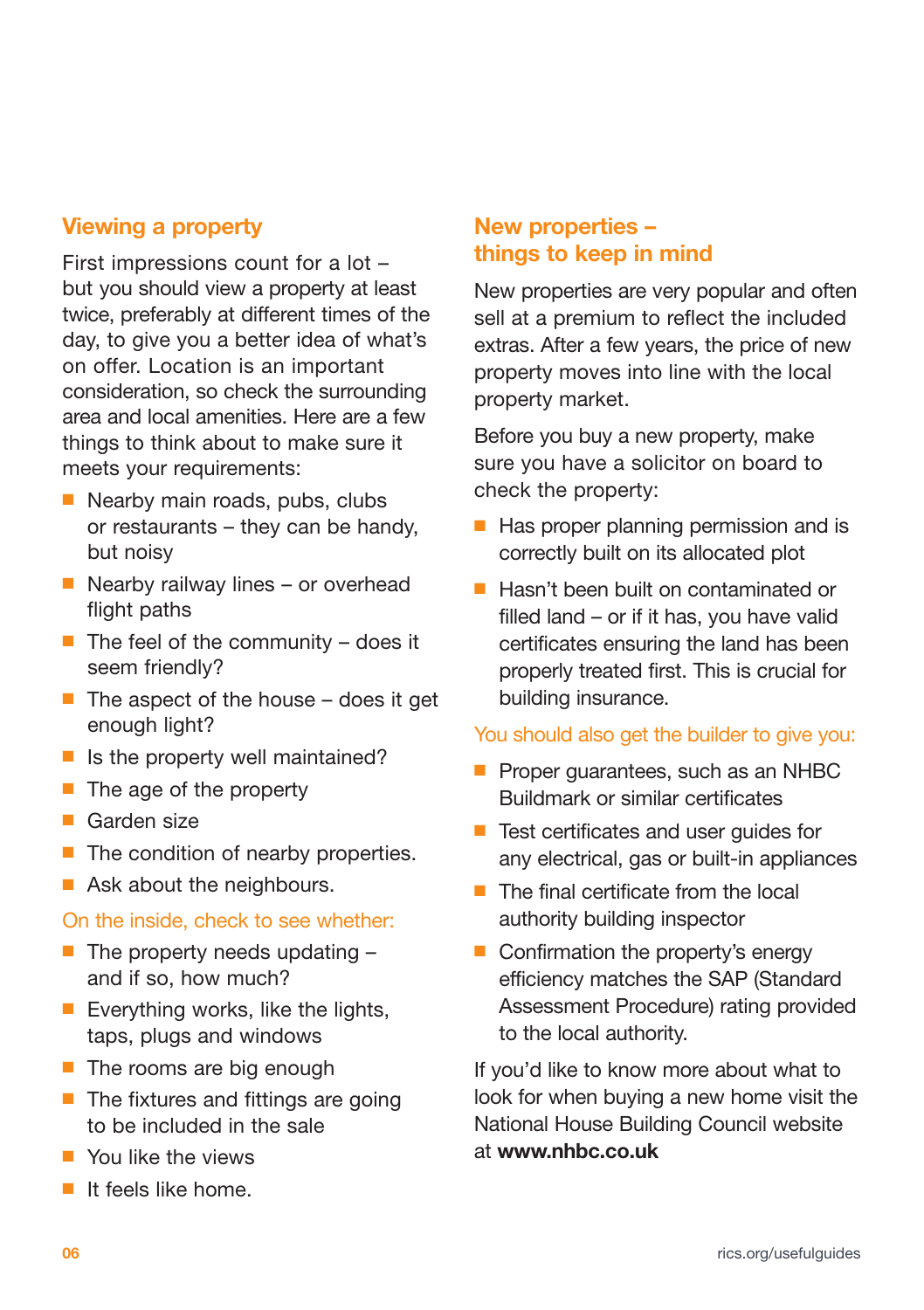#### **Older properties and those needing work**

If you want to buy an older property, we'd strongly advise having a Building Survey first. A cost effective alternative, where appropriate, is an RICS HomeBuyers Report **www.rics.org/hbr** An RICS member will find out if there are any problems, and could help you avoid spending a small fortune to fix things at a later date.

When you buy an older property for renovation, you need to check building regulations carefully. Your RICS surveyor can help ensure this is done accurately and professionally. Some major building repairs may also need permission from your local authority building regulations department.

Before you buy a property to renovate, work out the total cost of repairs on top of the initial outlay – and decide whether the property is still worth renovating. Bear in mind the cost of repairs and improvements are not always cost effective in terms of increasing the value of the property.

#### **Listed buildings**

If the property is a listed building, or in a conservation area, any work you do on it may be restricted, and you will have to follow certain guidelines. The scope for any structural change could be extremely limited and you'll need to discuss any proposals with your local planning authority. You may also have to get consent from English Heritage (or Welsh Heritage/CADW) before work can begin.

#### **Non-traditional housing**

If you're looking for something different, you could check out the possibilities of pre-fabricated buildings, constructed in a factory to your specifications and delivered on-site. Off-site construction can include anything from simple extensions built ready to plug into mains services, right through to entire pre-fabricated houses, though arranging mortgage finance may not be as straightforward as for conventional buildings.

If you'd like to know more about nontraditional housing visit The Housing Forum at

#### **www.constructingexcellence.org.uk**

"The housing market constantly fluctuates, so when you are buying you need to work at controlling the only variables you can influence: the property you choose and the price you pay. Remember, every design has its good and bad points – an RICS surveyor will know what to look out for in properties of a specific era."

"**Phil Spencer**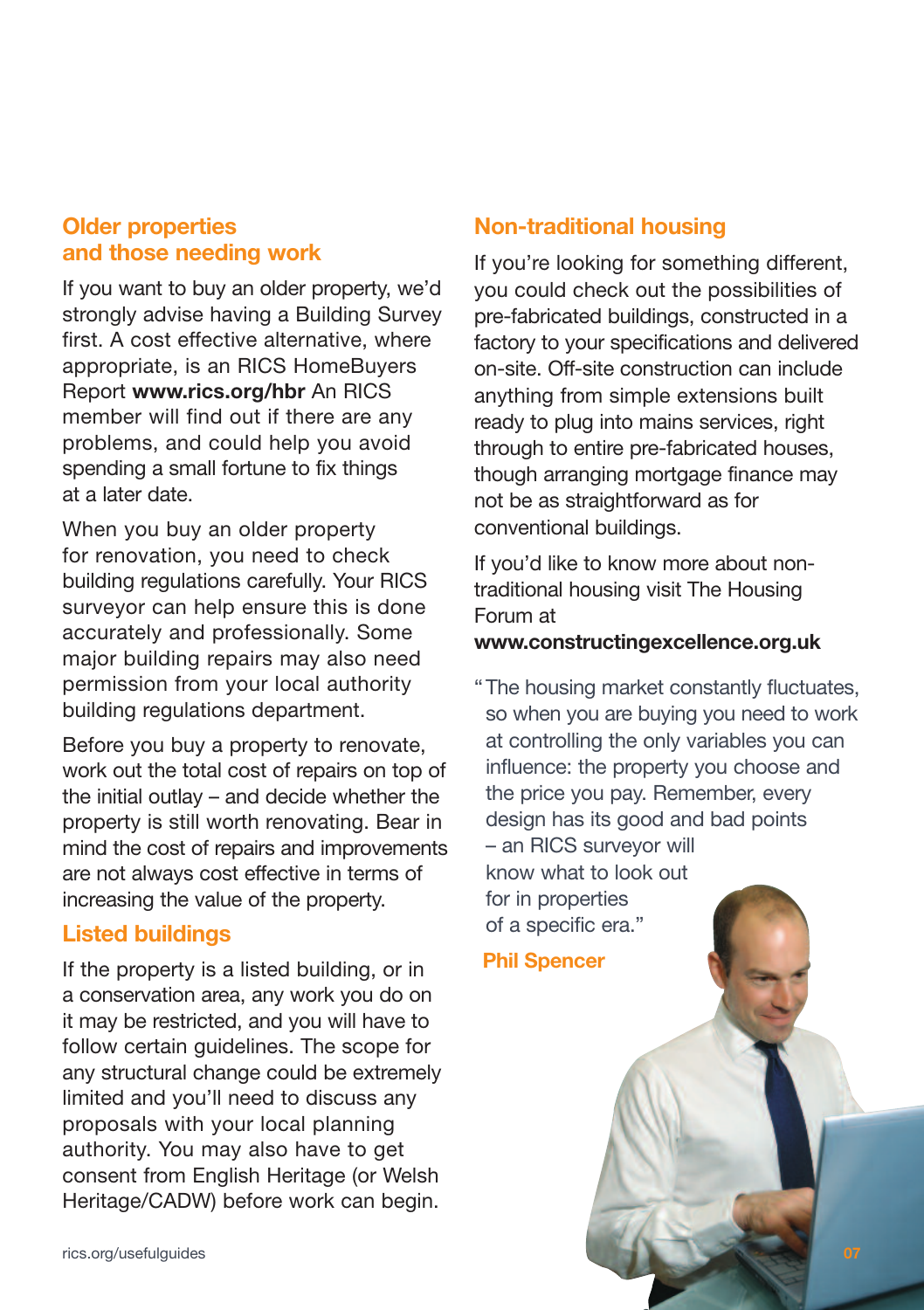#### **Buying at auction**

Most property is bought and sold through estate agents, but you can also buy property at auction. If you buy at auction you must exchange contracts and agree the sale straight away. Do note you'll be legally bound to the sale and can't back out. We advise you to employ an RICS member to undertake a survey of the property prior to the auction.

For further information on buying at auction please see the RICS Property Auctions guide by visiting **www.rics.org/propertyauctions**



#### **Types of ownership**

There are four main types of ownership, otherwise known as 'tenure', for property:

#### **Freehold**

If you buy a property freehold, it means you have full ownership of the property until you decide to sell it. Freehold properties are usually houses with gardens.

#### **Leasehold**

If you buy a leasehold property, it means you have part ownership and the right to live there for a fixed time only – usually the balance of either 99 or 125 years (999 years or longer in Northern Ireland). Leasehold properties are generally flats and maisonettes. A landlord owns the freehold of the building, but doesn't have access to your flat unless invited.

The value of a lease decreases with time, but you can usually extend your lease or buy a new one. Many building societies and banks may have restrictions on granting mortgages where leases are below 70 years. An RICS member can give you more information about this.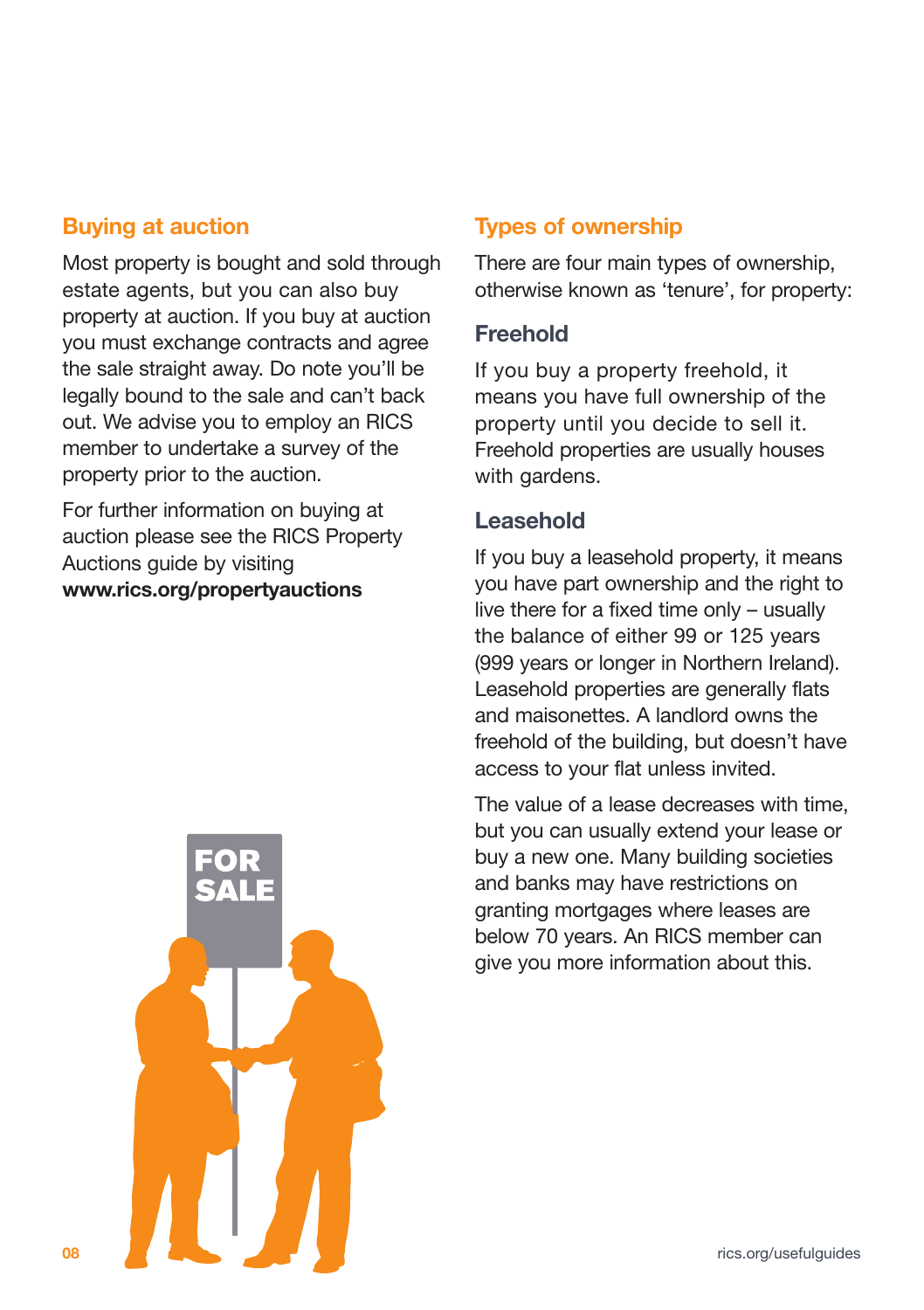You'll also probably have to pay ground rent on leasehold property, and if it's a flat or maisonette, you may have to pay a service charge to cover repairs and cleaning of shared areas.

Before you buy a leasehold property, get your solicitor to check:

- How much these extra charges are
- Whether you have to pay them in advance
- If a management company is responsible for collecting payment
- Whether building maintenance is managed by the freeholder
- Any future costs, such as re-roofing, exterior redecoration, replacement of lifts or communal heating boilers
- Who has responsibility for repairs and

owned collectively by the leaseholders, also known as share of freehold, or by a separate person or company

An RICS member can advise you on buying leasehold property as there may be more onerous repairing and maintenance responsibilities than with a freehold property.

**Further advice can be obtained from the Leasehold Advisory Service by visiting www.lease-advice.org**

#### **Commonhold**

Leaseholders have the right to convert from leasehold to commonhold if they buy out the landlord, in both new and existing buildings. Commonhold provides a different management structure for blocks of flats and other interdependent buildings with shared services and common areas. Please note that commonhold does not exist in Northern Ireland, but leaseholders have a right to buy out their ground rent.

#### **Intermediate forms of ownership**

These include shared ownership and shared equity schemes. You pay a mixture of mortgage and/or subsidised rent, making the homes affordable for those on or below average incomes. If you start to earn more, you can increase your share in your home, and may have the option of owning the property outright.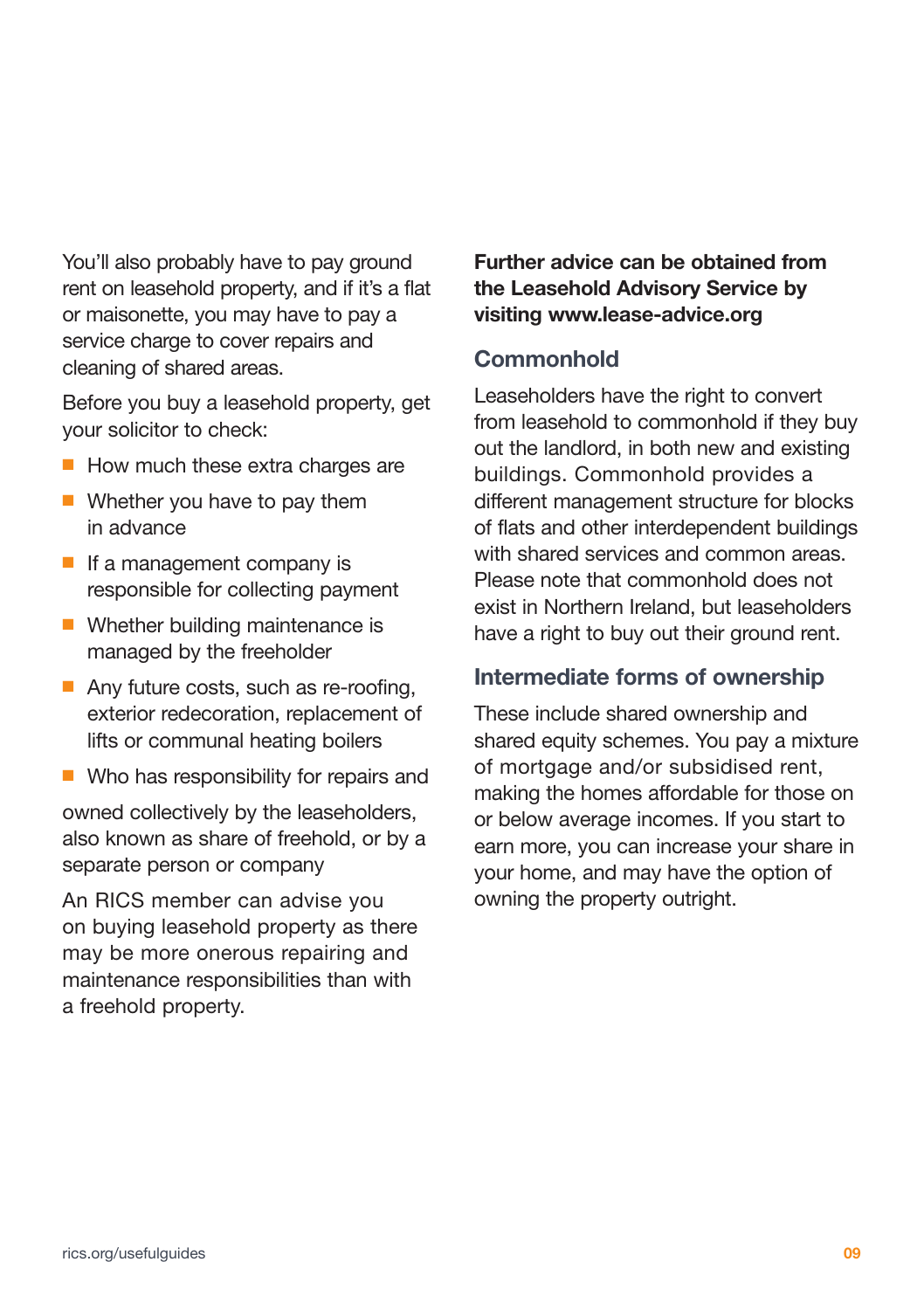# **2. Agreeing the sale**

Most property is bought and sold through estate agents. Once you have chosen your property, you may be able to negotiate with the seller on the asking price. Owners do not have to accept the first offer that is put to them and you can make them an increased offer.

Negotiation on the price of the property is often easier if there are repairs to be done, or if the seller is looking for a quick sale (refer to the section on arranging a survey for more information).

Before you sign anything, make sure that you know what is included within the asking price. Check whether you are keeping all the fixtures and fittings as listed in the property details. If you like the carpets, see if they are included too. You will find furniture isn't usually included, unless it is specifically listed but some items may be negotiable.

Remember, always check what is included in the price before agreeing the sale. Once you are happy, put this in writing to confirm but it will be subject to formal exchange of contracts drawn up by your solicitor (be aware the law is different in Scotland).

All homes being sold require an Energy Performance Certificate (EPC) to record the energy efficiency of the building. The certificate provides a rating A to G, where A is very efficient and G very inefficient. The EPC will also include recommendations on how to improve the efficiency of the home.

#### **Once you have chosen a property you will have to consider:**

- How to finance your property purchase
- Arranging a survey
- Instructing your solicitor/conveyancer.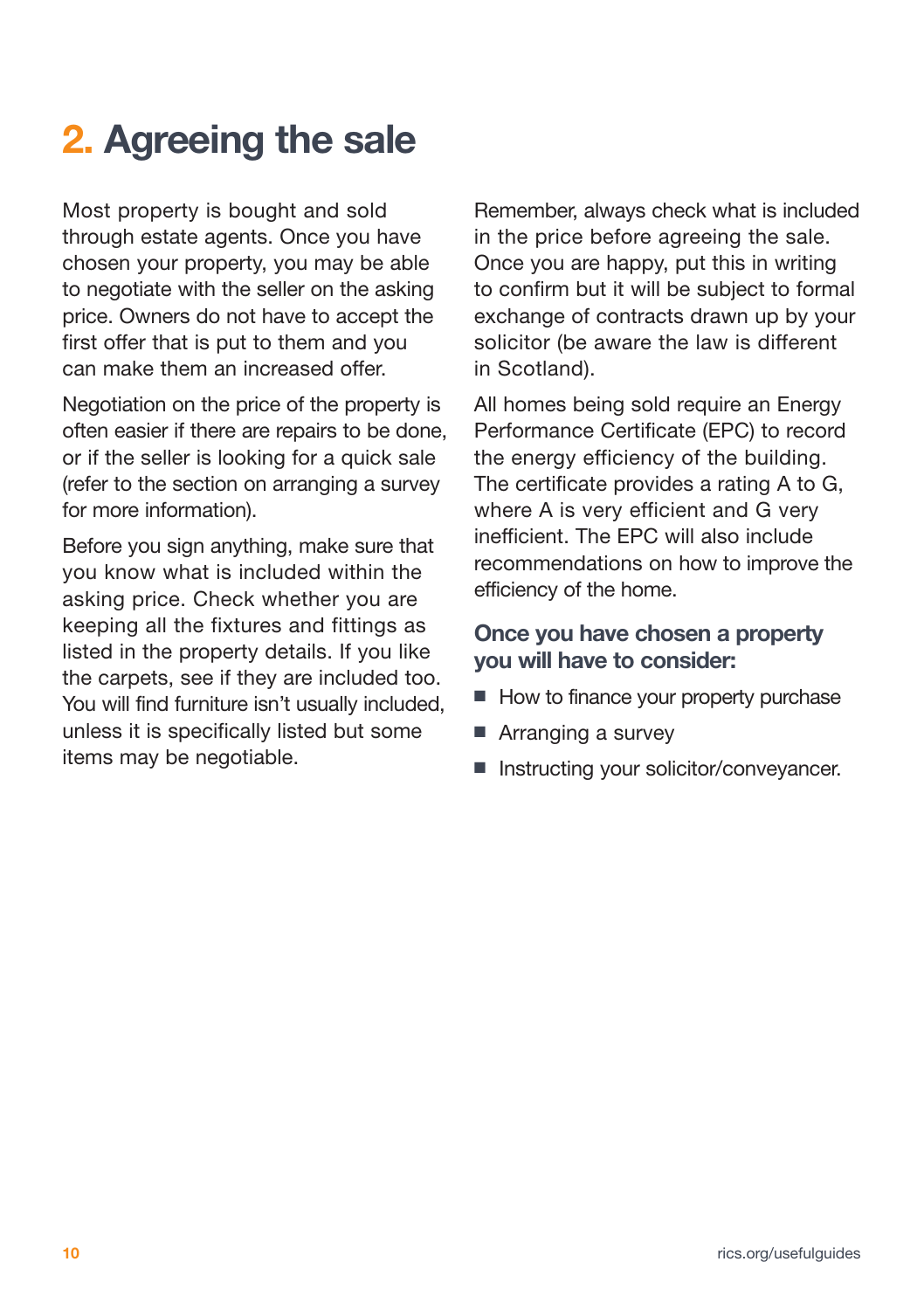# **3. Financing your property**

**Unless you're a cash buyer, you'll need to arrange a mortgage to buy a home. A mortgage is a loan against the property, and there's a huge range of different ones available from banks, building societies and other lenders. Mortgage rates vary too, so it's worth shopping around to get the best deal you can. Make sure you are aware of any additional costs like arrangement fees.**

#### **What can you afford?**

Based on your income, your mortgage lender can help you work out how much you can afford to spend on a property and the minimum deposit you will need.

Most lenders will give you what's known as an 'offer in principle', or the amount they'd be prepared to lend. It's useful to get this before you start looking for a home.

Also, bear in mind there are always additional expenses like legal fees and moving costs. We've included a checklist of costs at the back of this booklet, but here's an idea of things you'll need to budget for:

#### **Moving costs**

- Deposit normally at least 10% of the property value. If you take out a substantial mortgage, you may be asked to pay a mortgage guarantee premium
- Mortgage repayments and lender charges
- Building survey or HomeBuyer Report
- Solicitor's fees, including searches, Land Registry (registry of deeds sometimes in Northern Ireland) and stamp duty
- Removal costs
- Possible reconnection costs for phone, gas, electricity and water
- Re-directing post.

#### **Monthly costs**

- Mortgage
- Buildings and contents insurance
- Council tax
- Water rates
- Electricity and gas
- Phone and internet
- Ongoing repairs and decoration.



CALLING. ESTATE CENT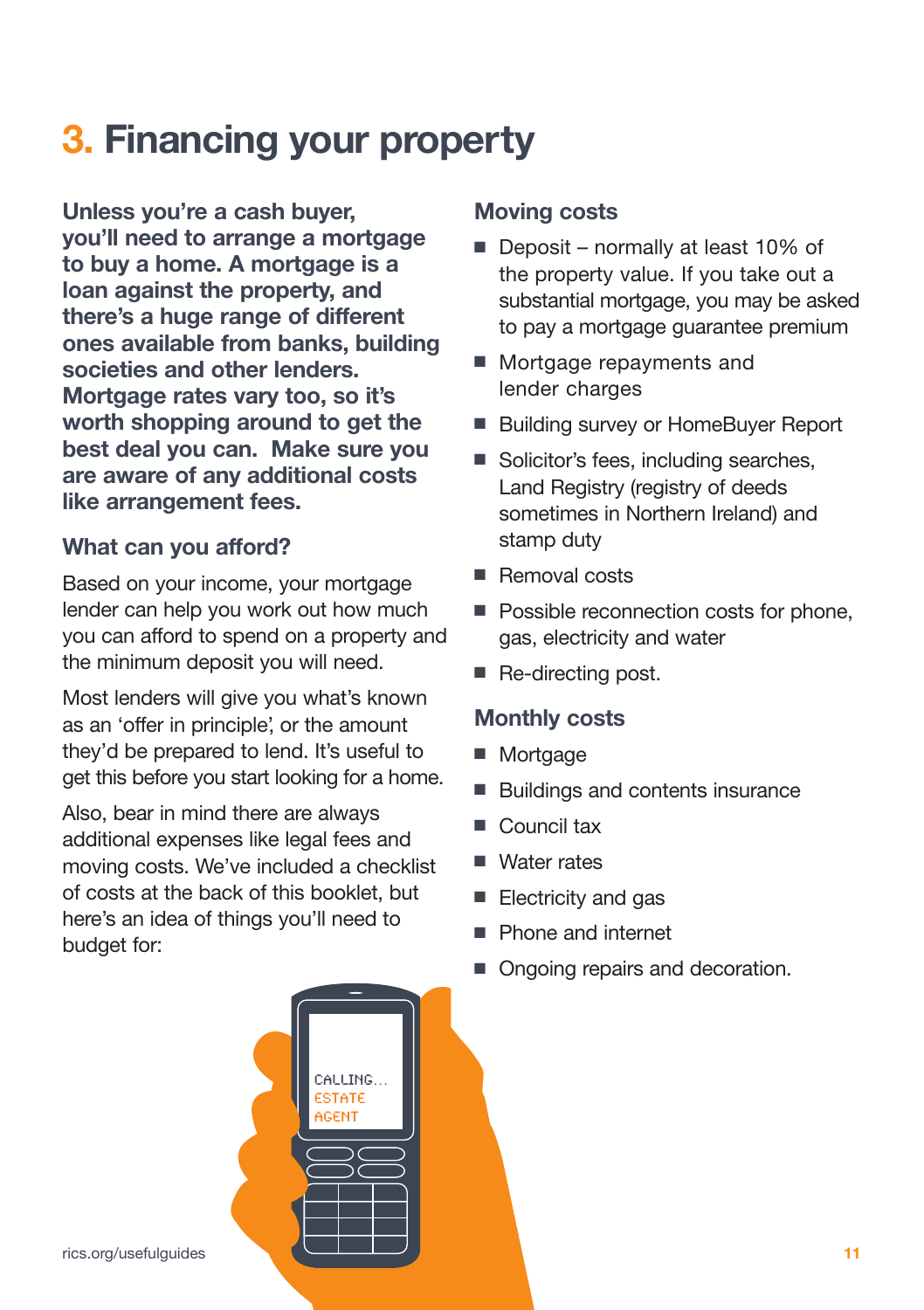# **4. Arranging a survey**

**Your home is likely to be the biggest purchase you'll ever make, so having a survey is worth it. A survey could potentially save you thousands of pounds in costly repair bills in the future..**

Which?, the Council of Mortgage Lenders and any solicitor will advise you to get a survey before you buy a property, and not just to rely on a mortgage valuation. Here's why:

#### **Mortgage valuation**

A valuation is not a survey. Your mortgage lender may send a valuer or use a computer programme to assess whether the property offers sufficient security for the amount of the mortgage. The valuer is only concerned with problems that might affect the security of the loan, not whether there are any structural problems that need fixing.

#### **Surveys**

An RICS member carries out a survey to see if there are any problems and answer any concerns you may have. It's like a 'health check' for buildings, which could save you thousands in the future. There are two main types:

#### **HomeBuyer Report (HBR)**

This is most suitable for conventional properties which are in reasonable condition. It provides a concise report detailing any significant problems that could make a difference to the value of the property.

#### **Building Survey**

This is suitable for all residential properties, providing a detailed report on their construction and condition. It's particularly useful if the property is dilapidated, has been extensively altered or you're planning a major conversion or renovation.

If an HBR has been carried out and highlighted significant issues, you may want a surveyor to investigate further.

**To understand more about the different types of surveys available and what they offer, view the Property Surveys leaflet guide by visiting**

**www.rics.org/propertysurveys**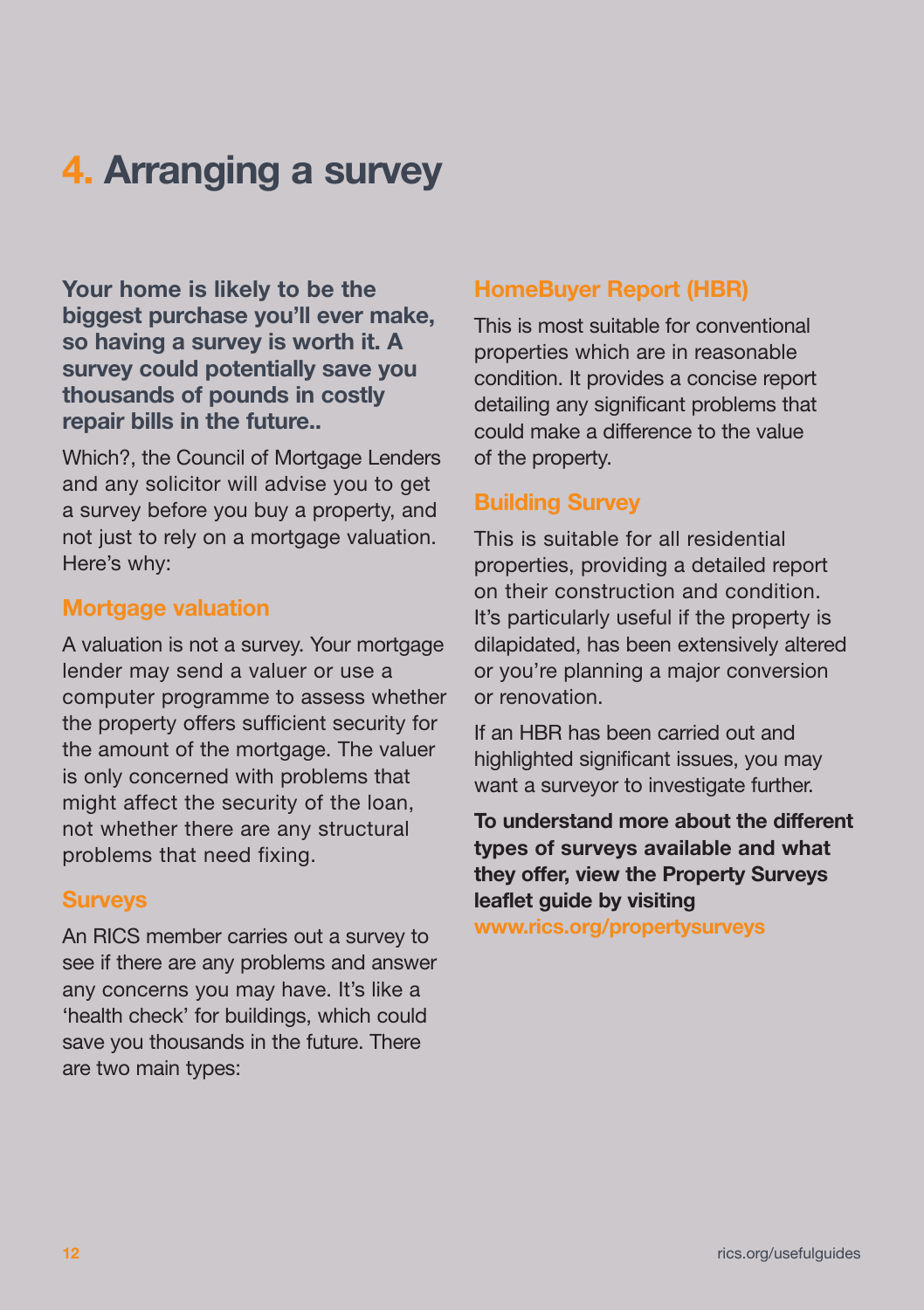### **5. Instructing your solicitor/conveyancer**

**When buying your property you will need to employ a solicitor or conveyancer to help you obtain the documents required for the completion of your sale.**

Once you have found someone to undertake the legal work ensure that you have agreed the fee for your service. This can either be fixed or dependent upon the work to be undertaken.

Your solicitor will get involved in the contract negotiation, exchange contracts and ensure completion by transferring the title deeds and funds.

### **6. Exchange of contracts**

**After all the enquiry forms and contracts have been signed and returned, this is the point at which it is time to exchange.**

The buyer and the seller will agree a date for completion, i.e. the date that the seller will need to move out of the property. This is the stage at which the sale becomes legal and binding.

# **7. Completion**

#### **The date of moving will have been agreed by both parties.**

On completion day the funds will be exchanged between solicitors and the keys should be left with the estate agent for collection by the buyer.

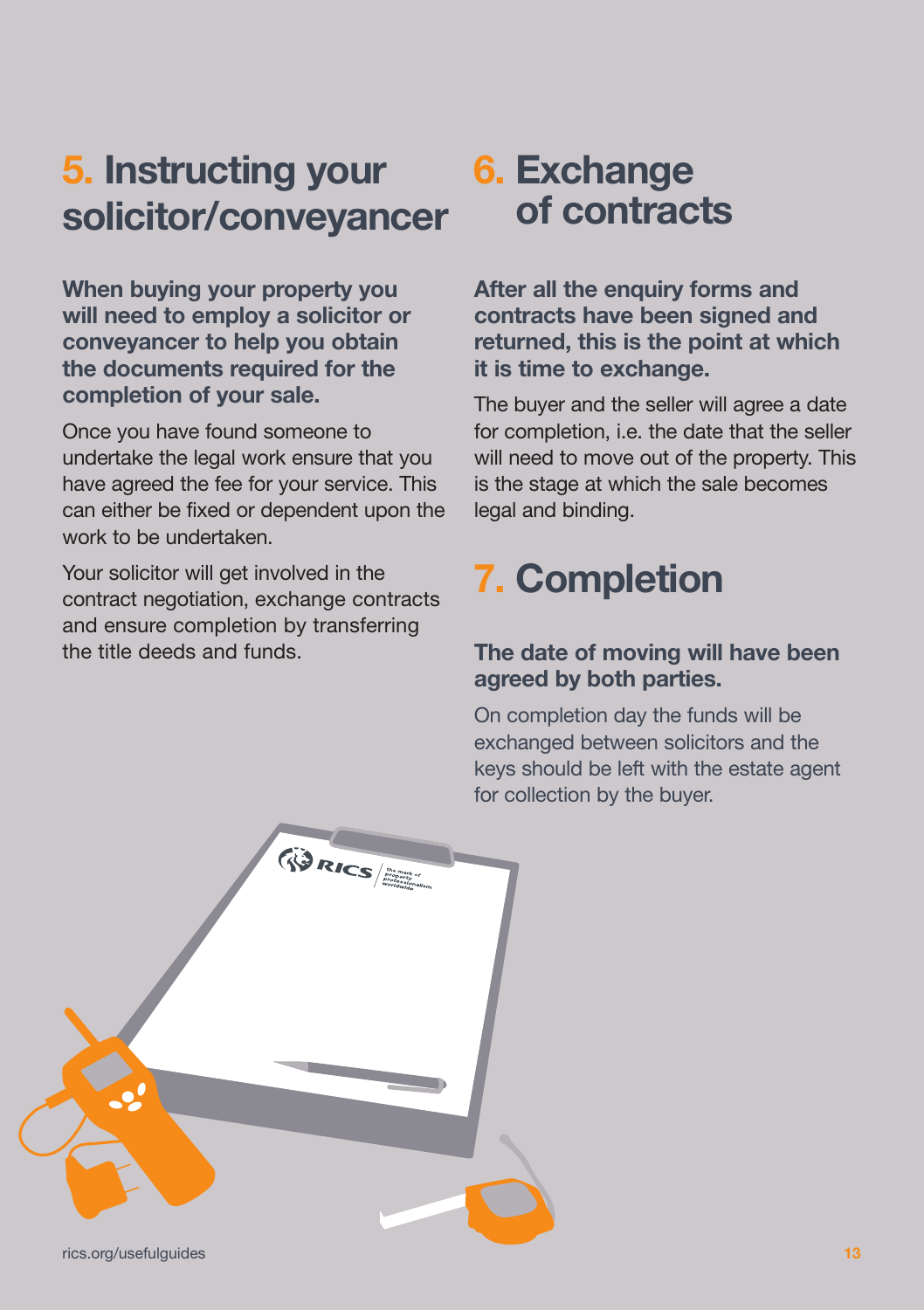# **Moving costs checklist**

#### **Legal fees**

#### **Solicitors/Conveyancers**

These vary from place to place. It's worth asking if your solicitor will offer a no buy, no charge deal and check the range of services they'll provide for the fee. It's often worth choosing a solicitor on the recommendation of a friend or colleague or otherwise contact the Law Society.

#### **Land Registry fee**

This is a charge on the purchase of the property and is related to the buying price – your solicitor will have a list of charges.

#### **Other searches**

These are to check on things like mineral rights, flooding, subsidence, landfill sites and pollution in the area. There will be additional fees for these searches.

#### **Mortgage lender charges**

#### **Valuation fee**

This is usually included in the mortgage arrangement charges.

#### **Mortgage arrangement fee**

This varies from one lender to another and can be a significant amount, especially if you are taking out a fixed rate mortgage.

#### **Mortgage indemnity policy**

This is a one-off charge lenders make in case they have to repossess your property and sell it at a loss. The cost of the policy varies and will depend upon the percentage of the loan in relation to the value of the property. And you only pay it if your loan is for a high percentage of the purchase cost of the property.

#### **Mortgage redemption charge**

You only pay this if you change lenders and break the terms of the mortgage – and it usually only applies to fixed rate mortgages.

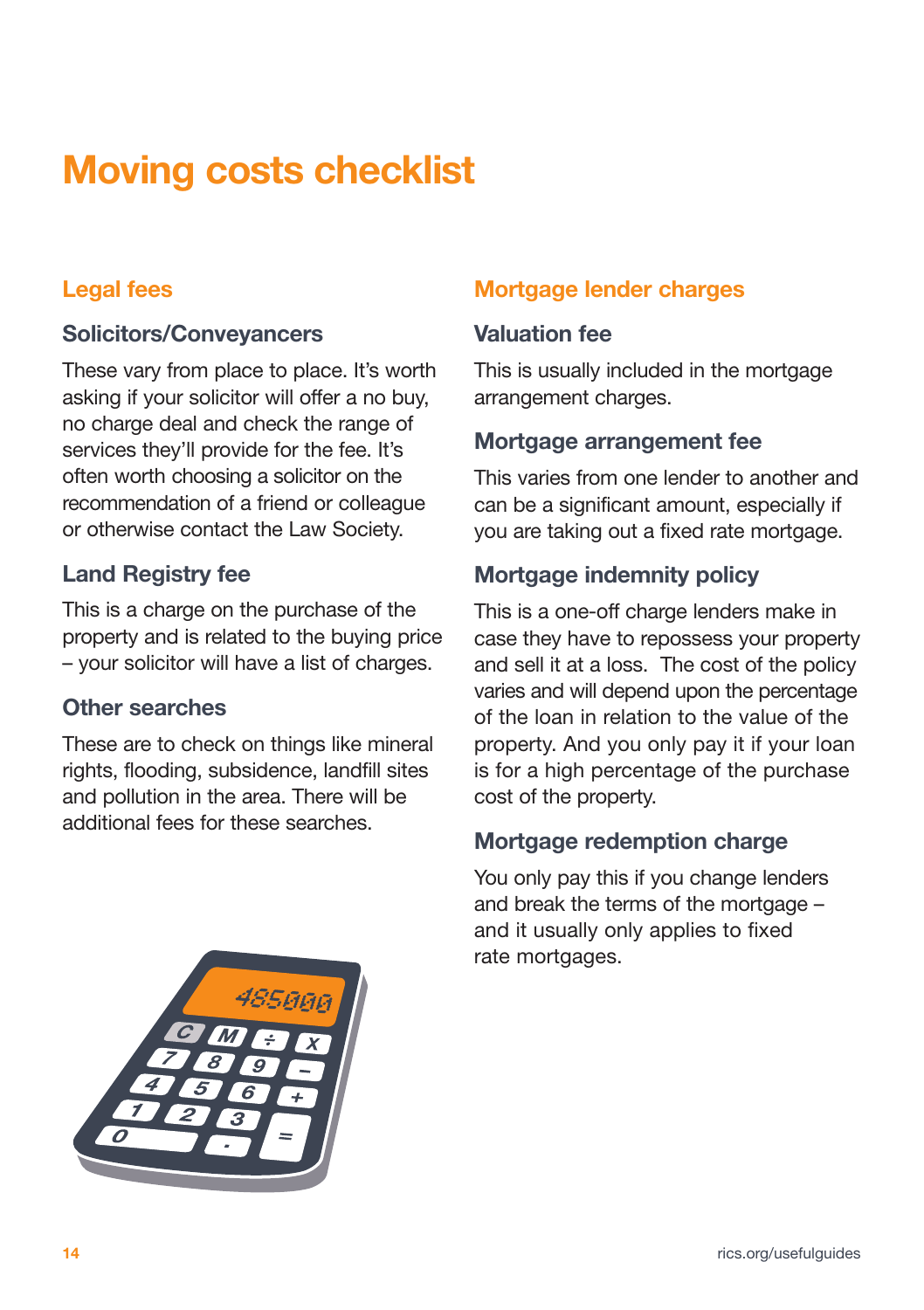#### **Bridging loan**

If you complete the sale on your new property before you sell the one you already own, you may have to take out a bridging loan. There are two types – the closed loan and the open loan. With a closed loan you know in advance when you can repay it. With an open loan, there's no set repayment date and it carries a higher risk – so, where available, it's very expensive. An alternative may be taking out a flexible short-term loan from your bank.

#### **Survey**

Keep in mind when you buy a home, you want independent advice, giving you the detail you need. A valuation from a mortgage lender may be free, but it is not a survey. It only really tells the lender whether the house offers security up to the amount you are wishing to borrow. A survey from an RICS member will tell you a great deal more, and could save you thousands in the long run – especially in older properties, or when you want to make alterations. It may also enable you to negotiate the price.

Surveyors' fees vary, so compare prices before choosing, and negotiate the fee to match the size and type of property. Ask the surveyor exactly what's covered in the survey, so you know what you're paying for and can ask them to look for extra things.

#### **Stamp duty**

This is a tax on buying property, based on the price you pay.

For more information visit **www.hmrc.gov.uk/sdlt/rates-thresholds** or call the Inland Revenue on +44 (0)845 603 0135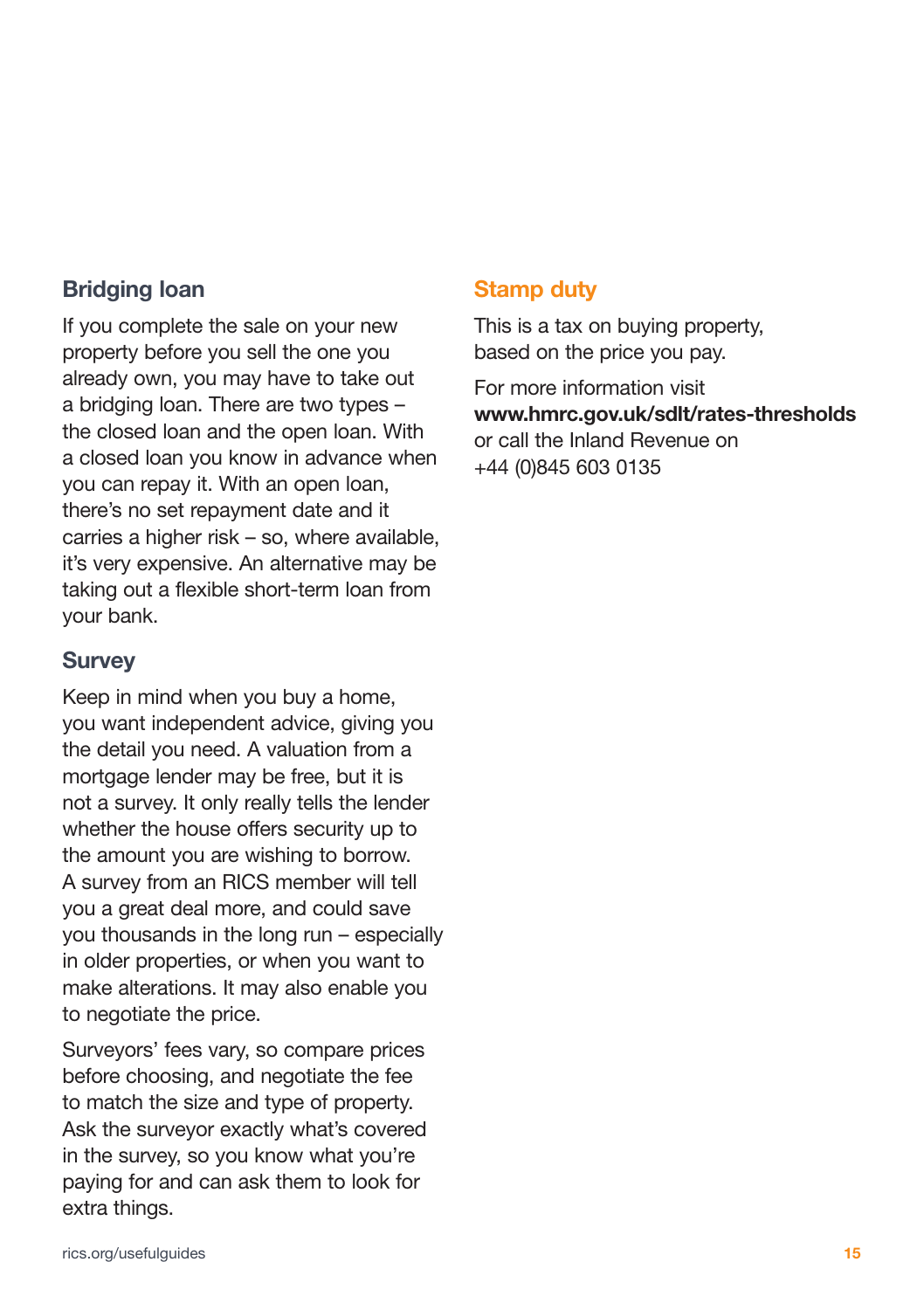#### **Buildings insurance**

From the moment you exchange contracts, you need building insurance on your new property. Insurance rates vary between companies, so it's worth getting quotes from several different insurers – and make sure you know exactly what's covered in the policy.

#### **Services**

You don't usually have to pay to have gas, electricity or water reconnected, but there may be a charge to reconnect the phone.

#### **Moving expenses**

The cost of moving varies according to how much stuff you have, how difficult it is to pack, how far you're moving and the time of year. Shop around for the best deal – and remember it's worth checking to see if the quote includes insurance.

#### **Storage**

If you're not moving straight into a new home, you may have to consider storage. The costs for this vary according to the quantity of stuff involved – as a rough guide, a two-bedroom house will probably fill up to four containers, and a threebedroom house can fill six.

#### **Specialist advice from RICS members**

Any RICS member specialising in construction, restoration or conservation can help you with:

- Property extensions designing alterations and additions and applying for planning permission
- $\blacksquare$  Re-planning property advising you how to demolish or erect structural walls and other building elements
- Any work affecting boundary or party walls with your new neighbours. If you want to know more about party walls, visit our website **www.rics.org/partywalls**
- Safety features, including means of escape
- Energy Performance recommendations and certificates. Repairing listed buildings and buildings in conservation areas.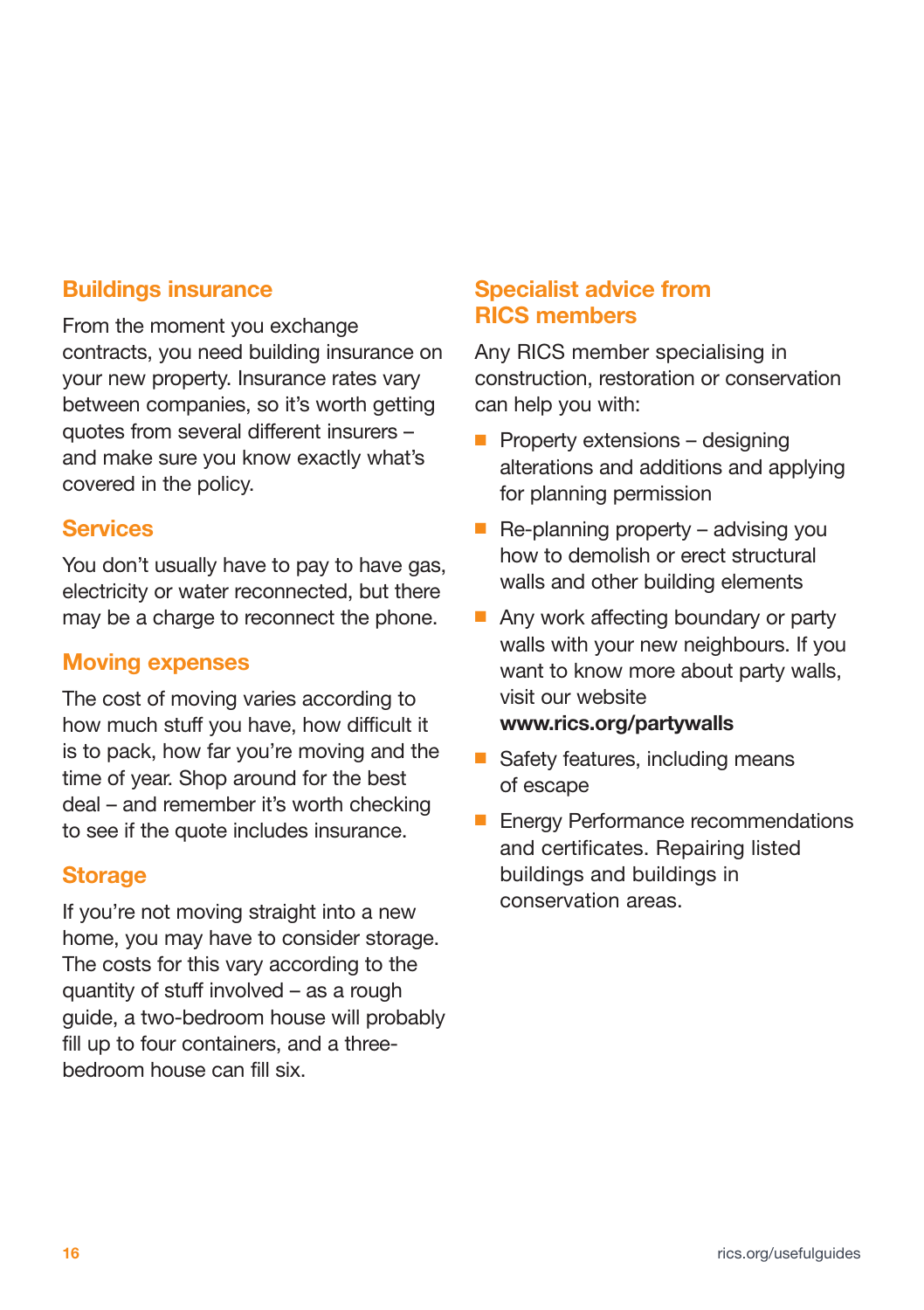### **Useful links**

**Here are some useful website addresses for advice when you're buying a home:**

**Royal Institution of Chartered Surveyors**

**www.rics.org/buyingahome**

**Which?**

**www.which.net**

**Inland Revenue**

**www.hmrc.gov.uk**

**Land Registry**

**www.landreg.gov.uk**

**Land Registers of Northern Ireland www.lrni.gov.uk**

**General Consumer Council Northern Ireland**

**www.gccni.org.uk**

**EXICS property**<br>and **RICS property**<br>mortelwide www.rics.org/usefulguides ╶╴╎╴╎╴╎╶╎╴╎╴╎╴┆╴╷╵╷╵╷╵╷╵╷╵╷ فالمنافذ والمستحيل والمتراوية a a shekara المستحقق والمتحاولات

**The Leasehold Advisory Service**

**Council of Mortgage Lenders**

**www.lease-advice.org**

**www.lawsociety.org.uk**

**www.cml.org.uk**

**Law Society**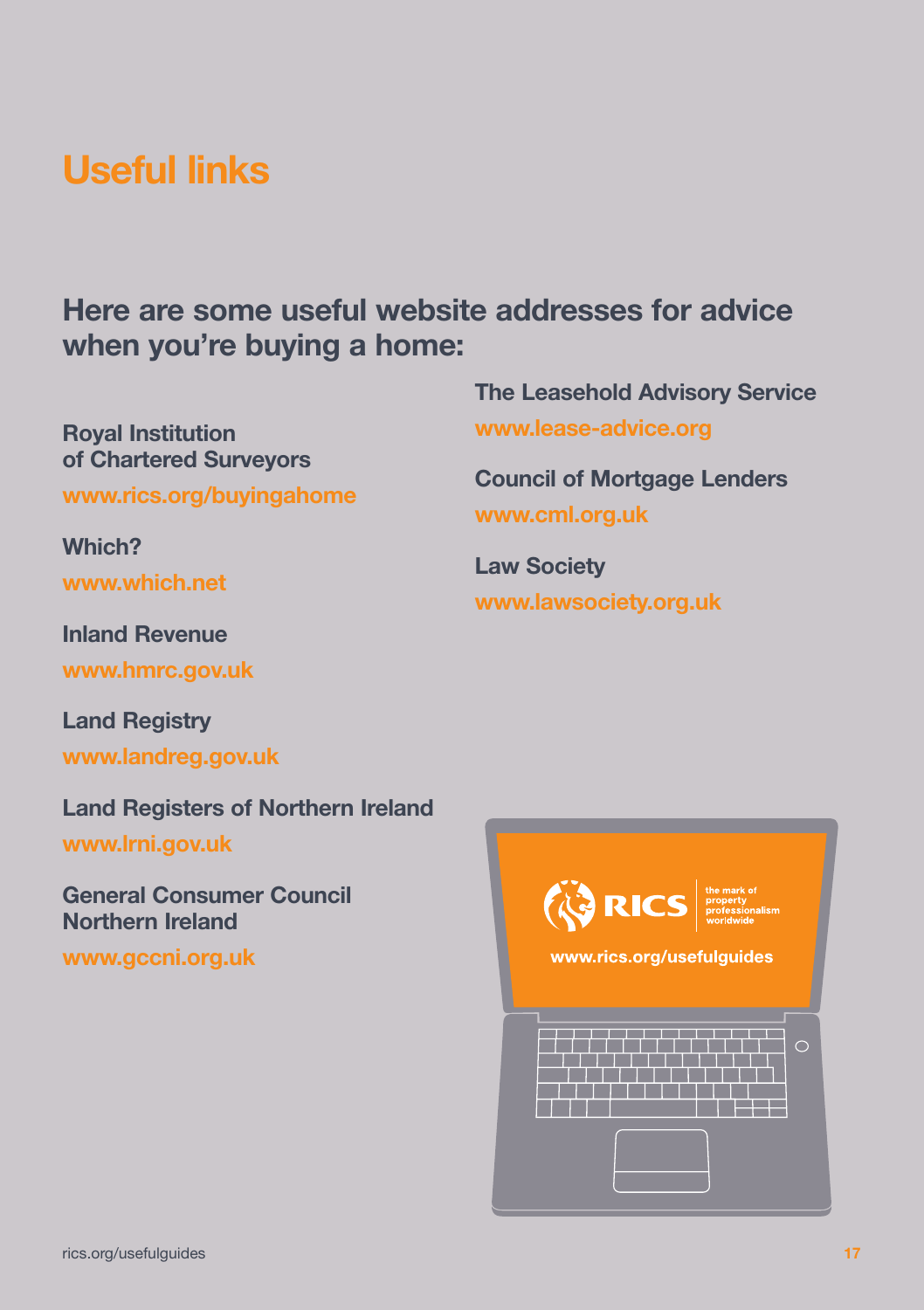# **Free RICS guides**



**RICS have a range of free guides available for the property issues listed below.**

- **Buying a home**
- **Selling** your home
- **Property surveys**
- **Extending your home**
- **Subsidence**
- **Boundary** disputes
- **Party walls**
- **Right** to light
- **Compulsory purchase**
- **Letting a property**
- **Renting** a property
- **Flooding**
- **Property auctions**
- **Buying and selling art and antiques at auction**

**To order your free copies, visit www.rics.org/usefulguides**

**alternatively email contactrics@rics.org**

**or call the RICS Contact Centre 0870 333 1600**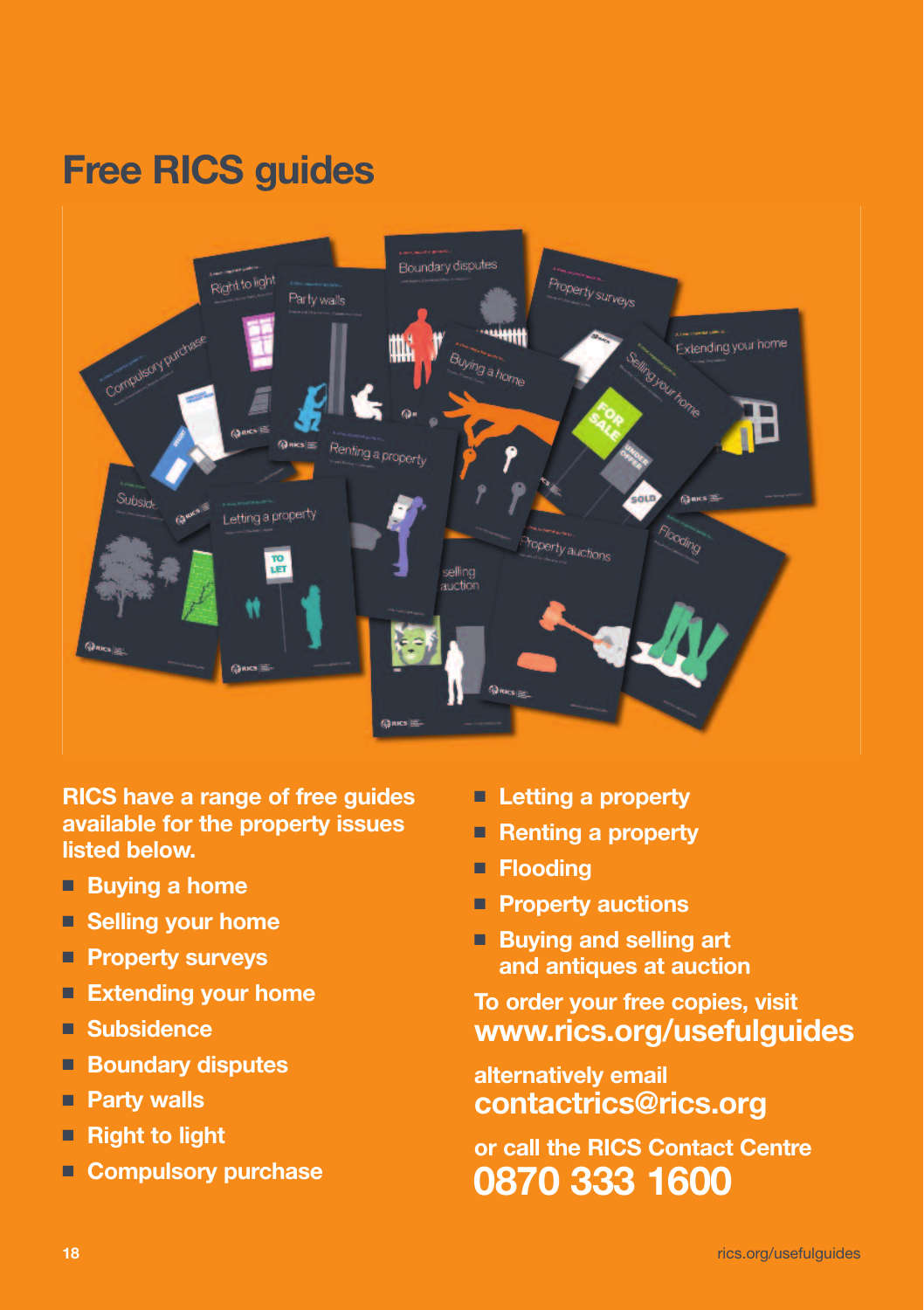### **For more information**

**We hope this guide is useful to you. If you'd like to know more about buying a home, or how RICS can help, please contact us.** **Visit our website www.rics.org/buyingahome**

**alternatively email contactrics@rics.org**

**or call the RICS Contact Centre 0870 333 1600**

### **Consumer helplines**

**RICS offers telephone helplines giving you 30 minutes free advice on:**

- **Boundary disputes**
- **Party walls**
- **Compulsory** purchase

**Just call 0870 333 1600**

**and you will be put in touch with an RICS member local to you, willing to provide a free 30 minute initial consultation. Lines are open 0830 – 1730 (GMT), Monday to Friday.**

### **Find an RICS member**

#### **If you want to find independent, impartial advice from a qualified professional with good local knowledge, contact us.**

Look out for firms that are 'Regulated by RICS'. Estate agents and surveying firms that are regulated by RICS will be easier to spot as they will be using 'Regulated by RICS' on their stationery and advertising material.

**To find a chartered surveyor in your area visit www.ricsfirms.com**

**alternatively email contactrics@rics.org**

**or call the RICS Contact Centre 0870 333 1600**